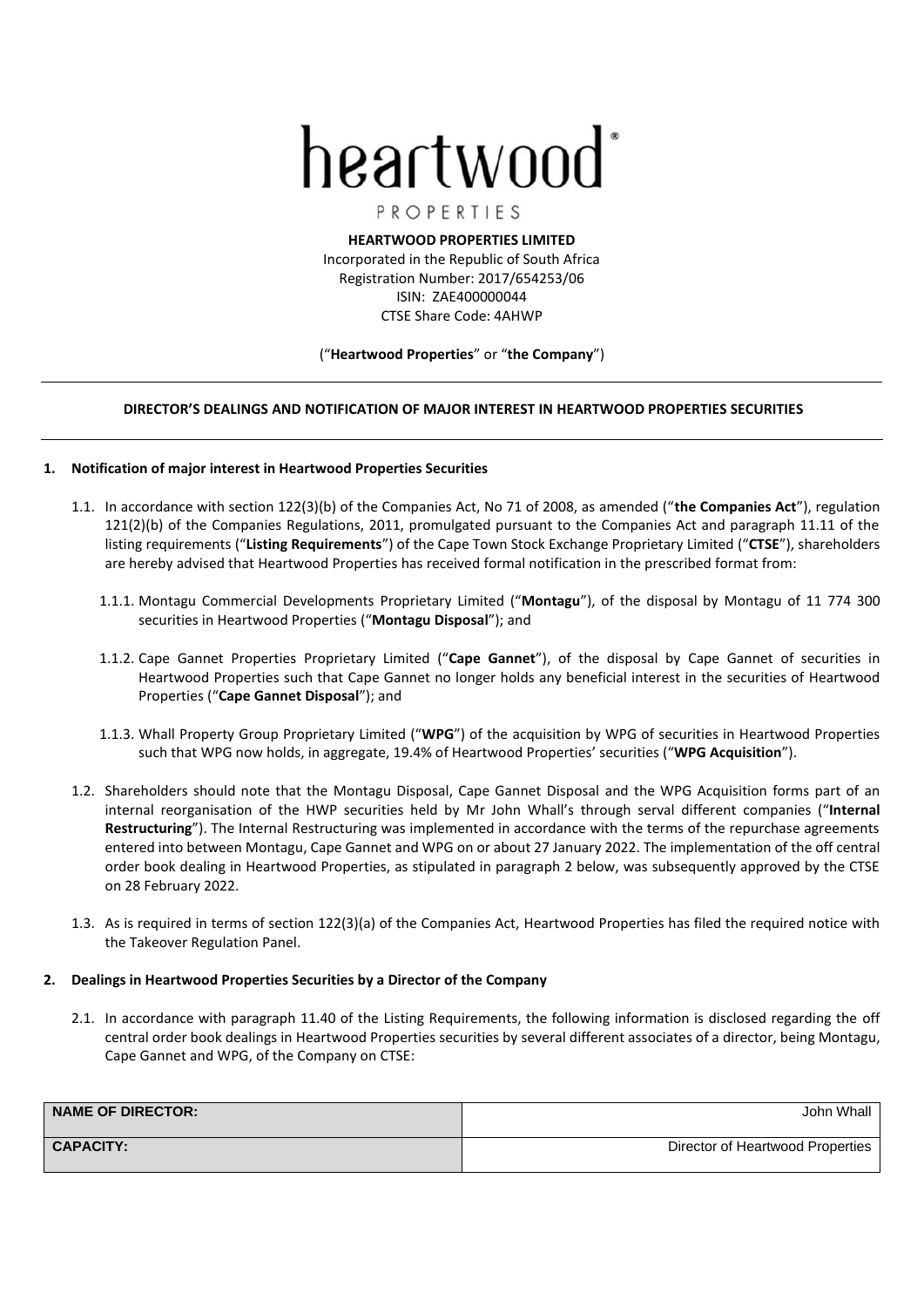| <b>STATUS: EXECUTIVE / NON-EXECUTIVE</b>                                                                                      | Executive                                                       |
|-------------------------------------------------------------------------------------------------------------------------------|-----------------------------------------------------------------|
| <b>TYPE OF SECURITY:</b>                                                                                                      | Shares                                                          |
| <b>CLASS OF SECURITY:</b>                                                                                                     | <b>Ordinary Shares</b>                                          |
| DATE OF THE TRANSACTION                                                                                                       | 1 March 2022                                                    |
| <b>NUMBER OF SHARES:</b>                                                                                                      | 11 774 300                                                      |
| <b>PRICE PER SHARE:</b>                                                                                                       | R <sub>0.89</sub>                                               |
| <b>TOTAL VALUE OF TRANSACTION:</b>                                                                                            | R <sub>10</sub> 479 127.00                                      |
| <b>NATURE OF TRANSACTION:</b>                                                                                                 | Off central order book disposal pursuant to a formal repurchase |
|                                                                                                                               | agreement entered by the Montagu and the WPG                    |
| NATURE AND EXTENT OF DIRECTOR'S INTEREST IN THE<br><b>TRANSACTION:</b>                                                        | Indirect beneficial                                             |
| <b>NAME OF THE ASSOCIATE</b>                                                                                                  | Montagu Commercial Developments Proprietary Limited             |
| NATURE OF THE RELATIONSHIP BETWEEN THE DIRECTOR<br><b>AND THE ASSOCIATE:</b>                                                  | Director and Shareholder                                        |
| <b>CONFIRMATION THAT CLEARANCE HAS BEEN GIVEN IN</b><br>TERMS OF PARAGRAPH 11.40.8 OF THE CTSE LISTING<br><b>REQUIREMENTS</b> | Yes, clearance has been granted                                 |

| <b>NAME OF DIRECTOR:</b>                                                     | John Whall                                                                                                          |
|------------------------------------------------------------------------------|---------------------------------------------------------------------------------------------------------------------|
| <b>CAPACITY:</b>                                                             | Director of Heartwood Properties                                                                                    |
| <b>STATUS: EXECUTIVE / NON-EXECUTIVE</b>                                     | Executive                                                                                                           |
| <b>TYPE OF SECURITY:</b>                                                     | Shares                                                                                                              |
| <b>CLASS OF SECURITY:</b>                                                    | <b>Ordinary Shares</b>                                                                                              |
| DATE OF THE TRANSACTION                                                      | 1 March 2022                                                                                                        |
| <b>NUMBER OF SHARES:</b>                                                     | 12 824 885                                                                                                          |
| <b>PRICE PER SHARE:</b>                                                      | R <sub>0.89</sub>                                                                                                   |
| <b>TOTAL VALUE OF TRANSACTION:</b>                                           | R11 414 147.65                                                                                                      |
| <b>NATURE OF TRANSACTION:</b>                                                | Off central order book disposal pursuant to a formal repurchase<br>agreement entered by the Cape Gannet and the WPG |
| NATURE AND EXTENT OF DIRECTOR'S INTEREST IN THE<br><b>TRANSACTION:</b>       | Indirect beneficial                                                                                                 |
| <b>NAME OF THE ASSOCIATE</b>                                                 | Cape Gannet Properties Proprietary Limited                                                                          |
| NATURE OF THE RELATIONSHIP BETWEEN THE DIRECTOR<br><b>AND THE ASSOCIATE:</b> | Director and Shareholder                                                                                            |